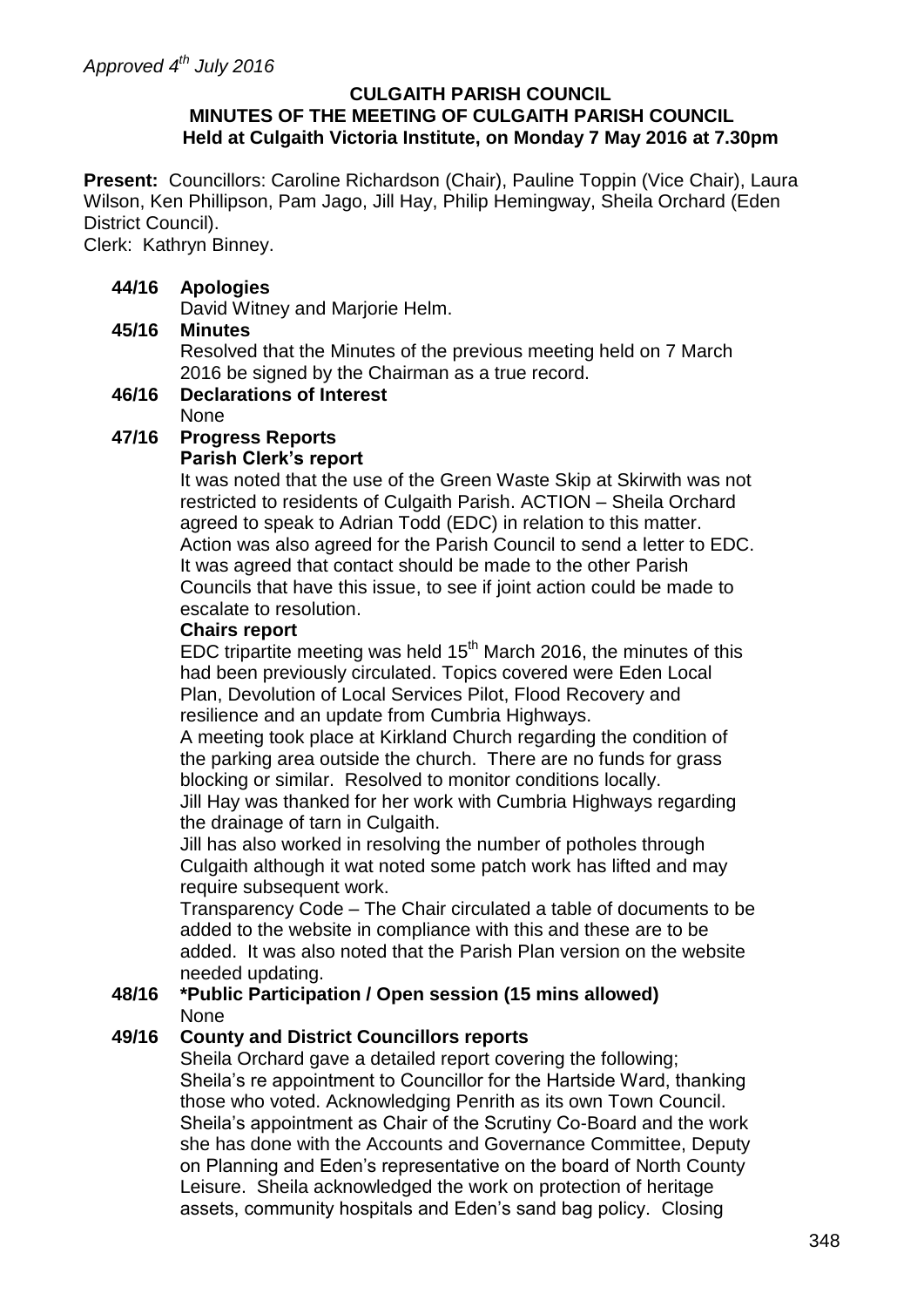with her continued offer of support to the rural areas and availability to help individuals and councils.

## **50/16 Planning**

16/0328 – The Paddock Culgaith. Discharge of condition 6 'The building shall not be brought into use until details of the main vehicular entrance door including materials and opening mechanism are submitted to and approved by the Council and the agreed door is fitted in place. Reason - In the interests of neighbouring amenity.'

As this was just to confirm the materials used – no observations were raised by the Parish Council.

#### **51/16 Finance**

• It was agreed to make the following payments:

| <b>CALC Media Course</b><br><b>CALC Power of Competence</b><br>CiLCA pt 2<br><b>CALC Subscription</b> | TR1164<br>TR <sub>1170</sub><br>TR1183 | £39.50<br>£29.50<br>£39.50<br>£214.00 |
|-------------------------------------------------------------------------------------------------------|----------------------------------------|---------------------------------------|
| Memo Sponsorship<br>Inclusion                                                                         |                                        | £65<br>£12                            |
| Room Hire<br>Room Hire                                                                                | 20.4.16<br>9.5.16                      | £10<br>£10                            |
| <b>Clerk Expenses</b>                                                                                 |                                        | £69.30                                |
| <b>Grass Cutting</b>                                                                                  |                                        | £472.06                               |

- Confirmed receipt of the precept money and agreed to transfer £7000 to the savings account.
- Approved the bank reconciliation statement to the year end 2015/16 and the new sheet to 25 April 2016.
- The Budget Comparison Report was shown for year ending 2015/16. Noted that the amount carried over was £9569 (compared to £9707 yr ending 2015).
- Quotes for the Parish Council Insurance were reviewed and it was agreed to go with Came and Company (Hiscox) £164.25. (a saving of £121.27 will be made).
- The Audit Return and Accounts for 2015/16 were approved and signed by the Chair.

# **52/16 Schedule of Correspondence, Notices and Publications** The council acknowledged correspondence received since the last meeting. The Parish Council had also received a letter of complaint regarding the precept and querying expenditure. A detailed response

addressing each of the issues mentioned had been sent to the complainant, no further communications have been received on this matter.

**53/16 Training**